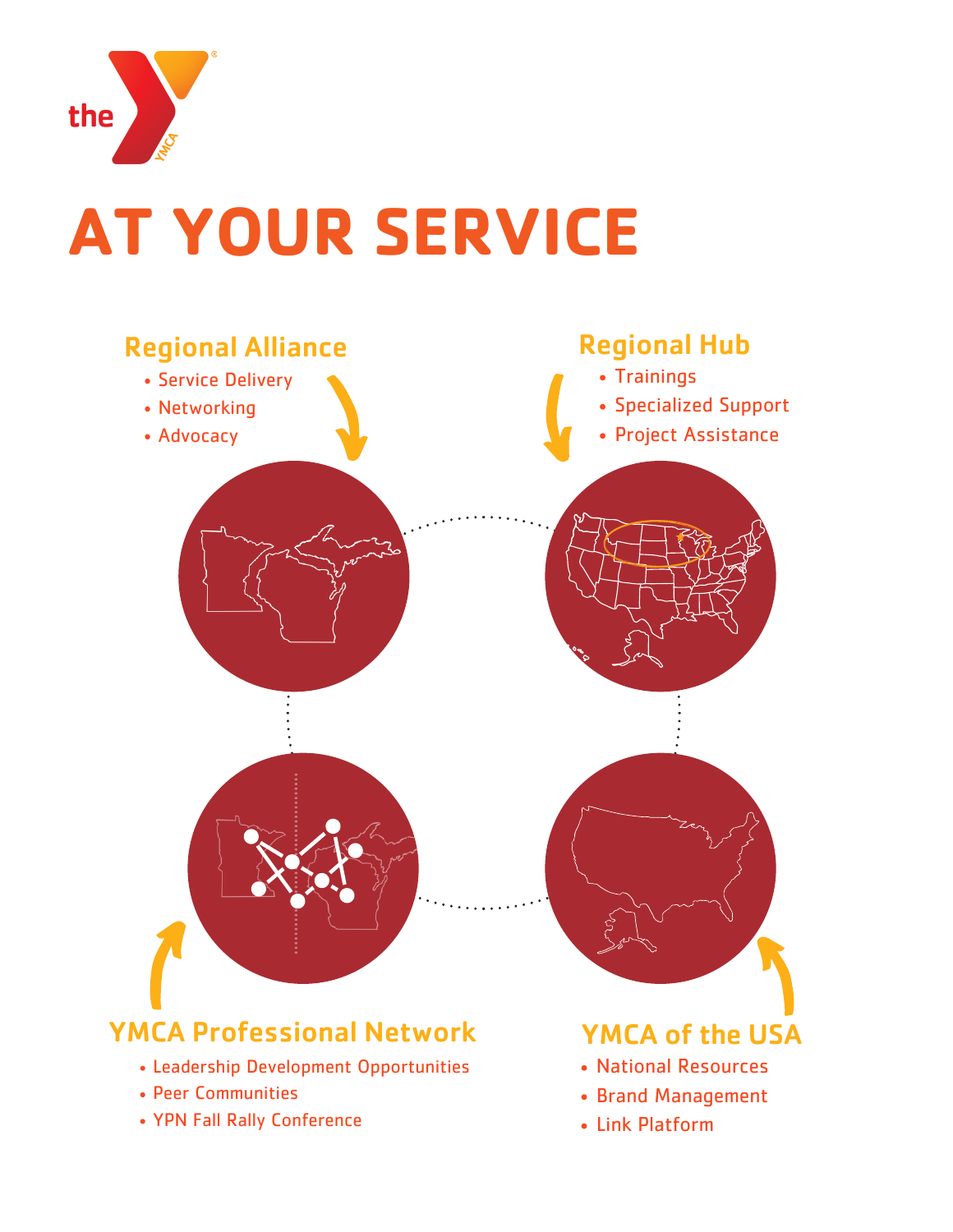

# **REGIONAL ALLIANCE**

## Local resource for Ys in Minnesota, Wisconsin & U.P. Michigan

## Services

- Strategic planning
- Board Development / Governance
- Mergers / Shared Services
- CEO Search & Onboarding
- Operational support
- Capital planning

## **Networking**

- Training collaboration with the Regional Hub
- Peer Communities assistance
- Spring & Fall Conference management
- Neighborhood CEO and Staff meetings
- Statewide Committees
	- Youth Development
	- Healthy Living
	- Social Responsibility
	- Public Policy

## Advocacy

- State Advocacy Day
- Legislator contact & support
- Youth in Government funding
- Statewide legislative priorities
- Data collection

#### JON AGNEW

Regional Alliance CEO jagnew@uppermidwestymcas.org

#### CHRIS STENBERG

Director of Alliance Services, MN cstenberg@uppermidwestymcas.org

#### JULIA WOHLT

VP of Alliance Operations jwohlt@uppermidwestymcas.org

#### DAVID DOMINICK

Minnesota Public Policy Director david.dominick@ymcamn.org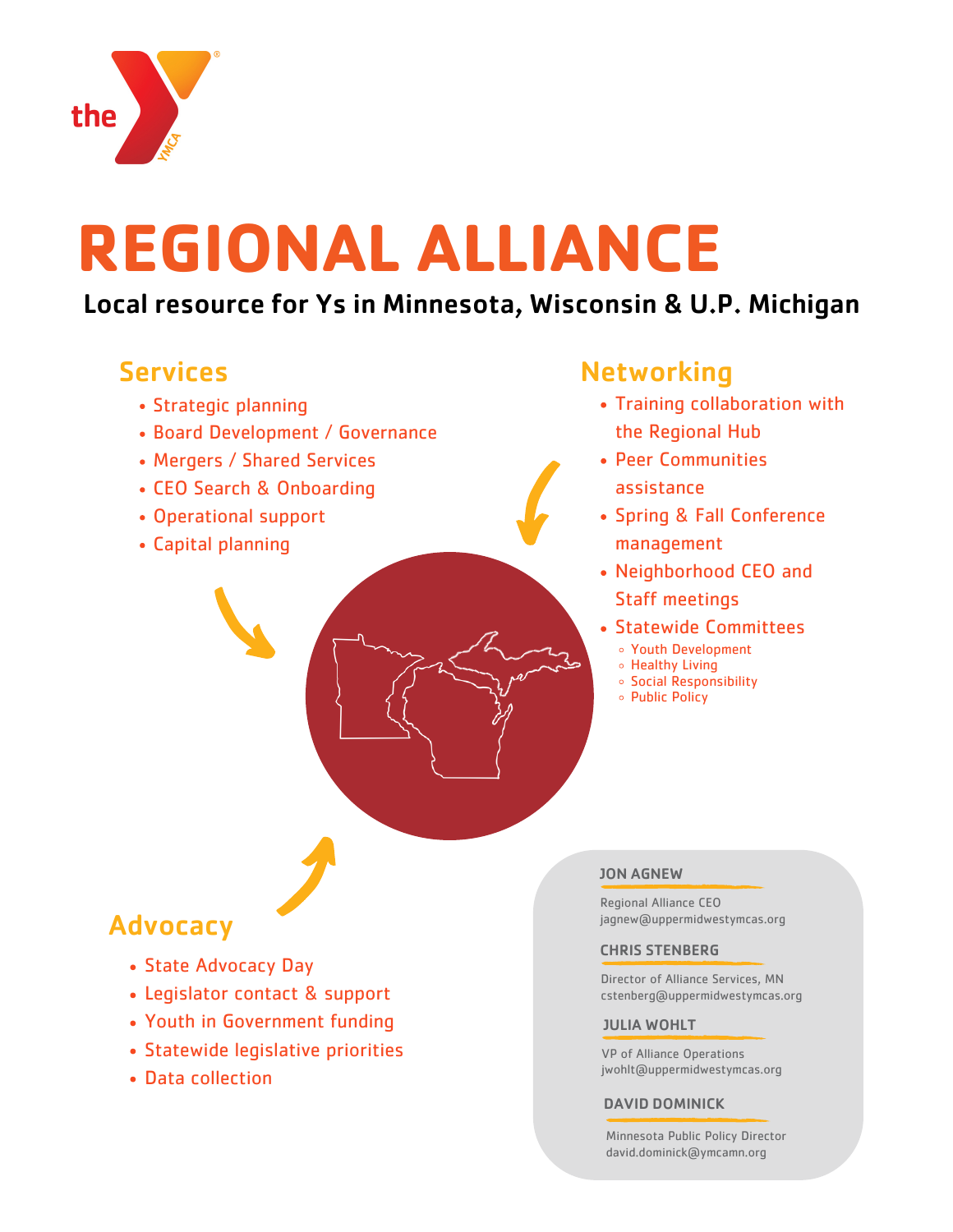

# **REGIONAL HUB**

## Regional resource for specialized support and networks

### Training & Event Management

- Training collaboration with the Regional Alliance
- Trainer lists and updated offerings
- Create Regional Training Events (RTEs)
- Helps to amplify Y staff talent and skills

## Peer **Communities**

Alignment of Peer Communities, which is any group of staff or volunteers who come together on a regular basis for relationship building, networking, and professional and personal development (YPN Peer Communities, Neighborhood Groups, CEO Peer Groups, etc.)

## Service Delivery Support

Hubs leverage & connect you with expertise in one of the following areas, called a Service Delivery Partner:

- Aquatics
- Camping
- DIG/Equity
- Facility/Property
- Finance
- Financial Development
- Health & Wellness
- Human Resources
- Information Technology
- Leadership Development
- Marketing/Communications
- Membership
- Out of School Time
- Risk Management
- Sports
- Teens

#### SARA COLE

Duluth Area YMCA CEO & Hub Lead hub@duluthymca.org

#### ELLI GRAPP

Regional Training Director egrapp@duluthymca.org

#### BEN BLAIS

Certification & Learning Administrator bblais@duluthymca.org

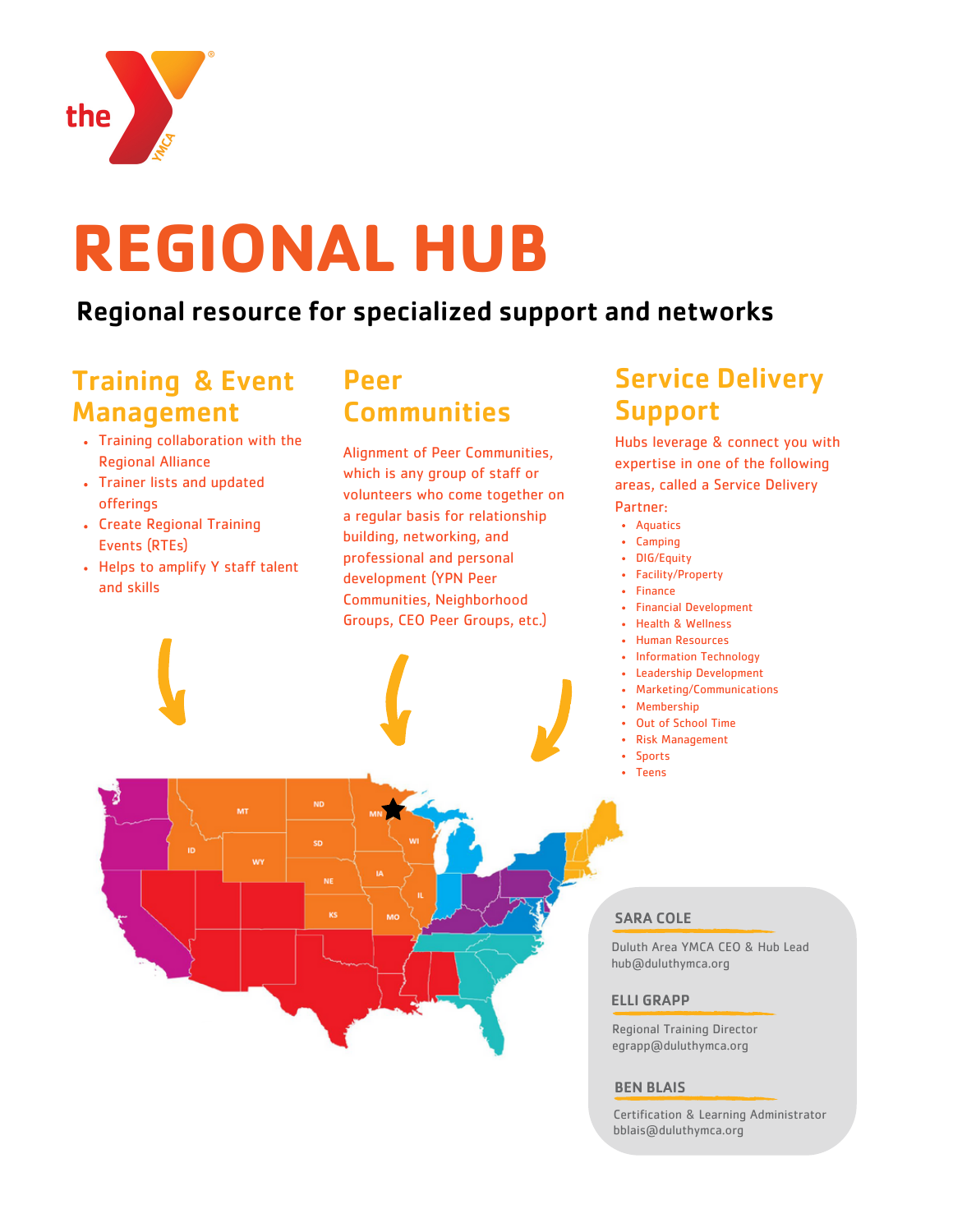

# **YMCA PROFESSIONAL NETWORK (YPN)**

Resources for YMCA professional staff

## Leadership Development

- eLearnings
- Chapter events
- New YMCA Staff Leadership **Series**
- Mentorship opportunities

## Peer Communities

Groups of staff who come together around a shared interest in or affinity with a particular membership, program or service area. Some examples include:

- Aquatics
- Branch Directors
- Business/Finance
- Child Care
- Day Camp/School Age
- Facilities
- Financial Development
- Health & Wellness
- Gymnastics
- Human Resources Information Technology
- 
- Marketing Membership
- Youth/Teens
- Youth Sports

## Staff Rally

Each fall YPN sponsors an in-person Staff Rally where hundreds of Y professionals meet and network.

#### AARON SCHMIDT

YPN Chapter 41 President (WI) aschmidt@kmymca.org

#### SHANNON REIERSON

YPN Chapter 42 President (MN) shannon.reierson@ymcamn.org